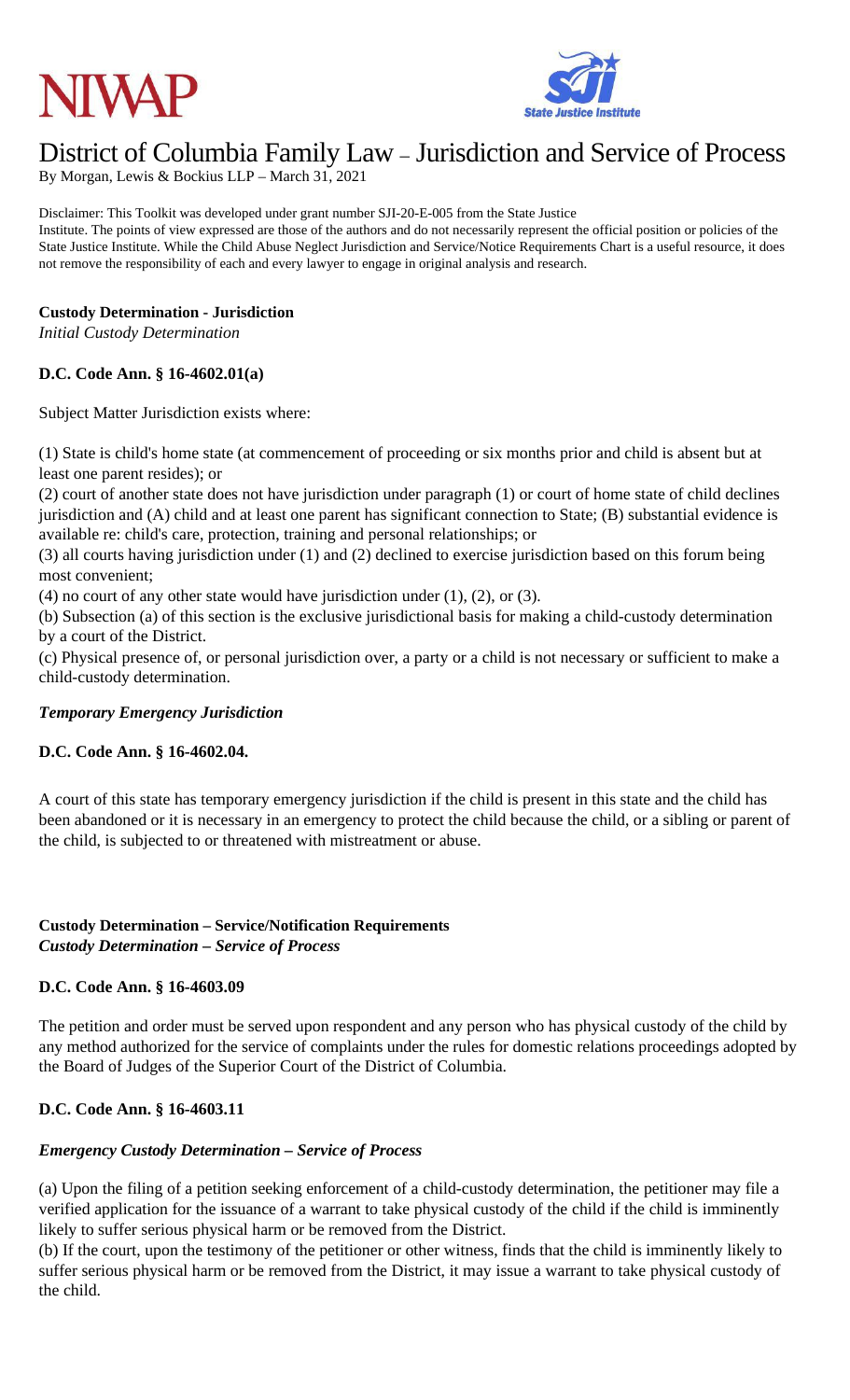



#### **Paternity and Child Support Proceeding – Jurisdiction D.C. Code Ann. § 16-1006 -** Jurisdiction

- A petitioner may file a petition for protection under this subchapter if:
- (1) The petitioner resides, lives, works, or attends school in the District of Columbia:
- (2) The petitioner is under the legal custody of a District government agency; or
- (3) The underlying offense occurred in the District of Columbia.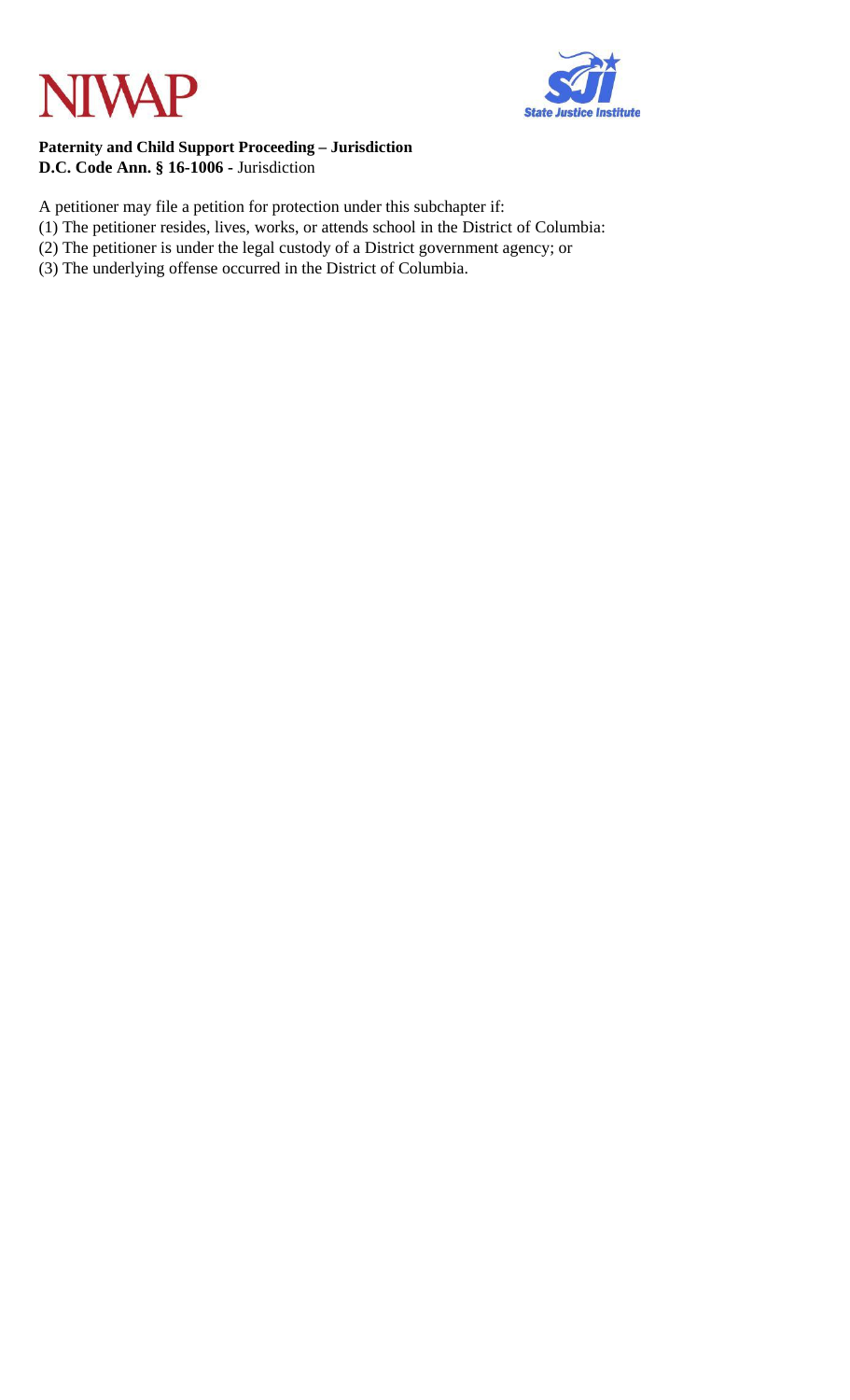



# **D.C. Code Ann. § 16-2342 (a) –** Who May Bring a Complaint

A proceeding to determine parentage may be brought by the District of Columbia, a person whose parentage of the child is to be adjudicated, a child's mother, putative father, guardian, legal or physical custodian, the IV-D agency, the person whose parentage is to be determined, if an adult, or a licensed child-placing agency.

## **Paternity and Child Support Proceeding – Service/Notification Requirements**

**D.C. Code Ann. § 16-2357 -** Notice

(a) When a motion to terminate the parent and child relationship is filed, a judge shall promptly set a time for an adjudicatory hearing and shall cause notice thereof to be given to all parties.

(b) A judge shall direct the issuance to and personal service upon the child's parent of a summons together with a copy of the motion to terminate the parent and child relationship.

(c) When it is appropriate to the proper disposition of the case, a judge may direct the service of a summons upon other persons.

(d) If a personal service under this section cannot be effected, then notice shall be made constructively pursuant to rules of the Superior Court of the District of Columbia.

## **D.C. Code Ann. § 16-2356**

Parties to a proceeding for the termination of the parent and child relationship shall be the child, the parent of the named child, and the agency having the legal custody of the child. The judge may at his or her discretion, name on his or her own motion or in response to a motion for joinder or intervention, join additional parties to a proceeding to terminate the parent and child relationship.

## **Child Abuse/Neglect Proceeding – Jurisdiction**

**D.C. Code Ann. § 16-2301 –** Definitions

The term "Division" means the Family Division of the Superior Court of the District of

Columbia.

## **D.C. Code Ann. § 16-2303 (a) –** Jurisdiction

For purposes of this subchapter, jurisdiction obtained by the Division in the case of a child shall be retained by it until the child becomes twenty-one years of age, unless jurisdiction is terminated before that time.

## **D.C. Code Ann. § 16-2320 (a) –** Jurisdiction

If a child is found to be neglected, the Division exercising juvenile jurisdiction shall also have jurisdiction over any natural person who is a parent or caretaker of the child to secure the parent or caretaker's full cooperation and assistance in the entire rehabilitative process

# **Child Abuse/Neglect Proceeding – Service/Notification Requirements**

## **D.C. Code Ann. § 16-2306 (a)**

If delinquency or need of supervision is alleged, a summons, together with a copy of the petition, shall be served upon the child and upon his spouse (if any) and his parent, guardian, or other custodian. If neglect is alleged, the summons, together with a copy of the petition, shall be served on the parent, guardian, or other custodian of the child named in the petition. Where appropriate to the proper disposition of the case, the Division may direct service of summonses upon other persons. A summons issued pursuant to this section shall advise the parties of the right to counsel as provided in section 16-2304.

## **Divorce and Legal Separation – Jurisdiction**

**D.C. Code Ann. § 16-902 –** Jurisdiction Requirements

Except as provided in subsection (b) of this section, no action for divorce or legal separation shall be maintainable unless one of the parties to the marriage has been a bona fide resident of the District of Columbia for at least 6 months next preceding the commencement of the action. (b)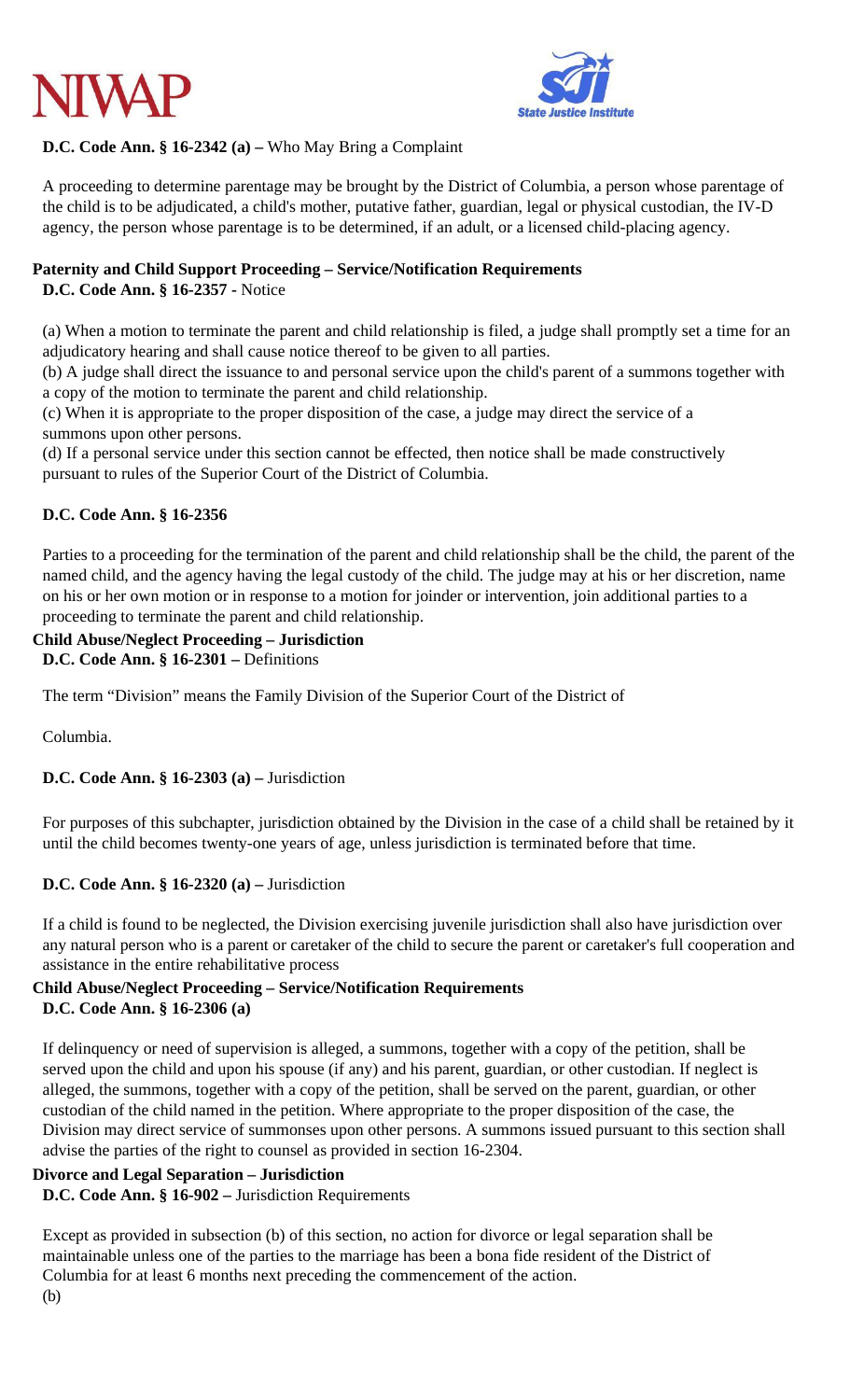



(1) An action for divorce or legal separation by persons of the same gender, even if neither party to the marriage is a bona fide resident of the District of Columbia at the time the action is commenced, shall be maintainable if the following apply:

(A) The marriage was performed in the District of Columbia; and

(B) Neither party to the marriage resides in a jurisdiction that will maintain an action for divorce or legal separation.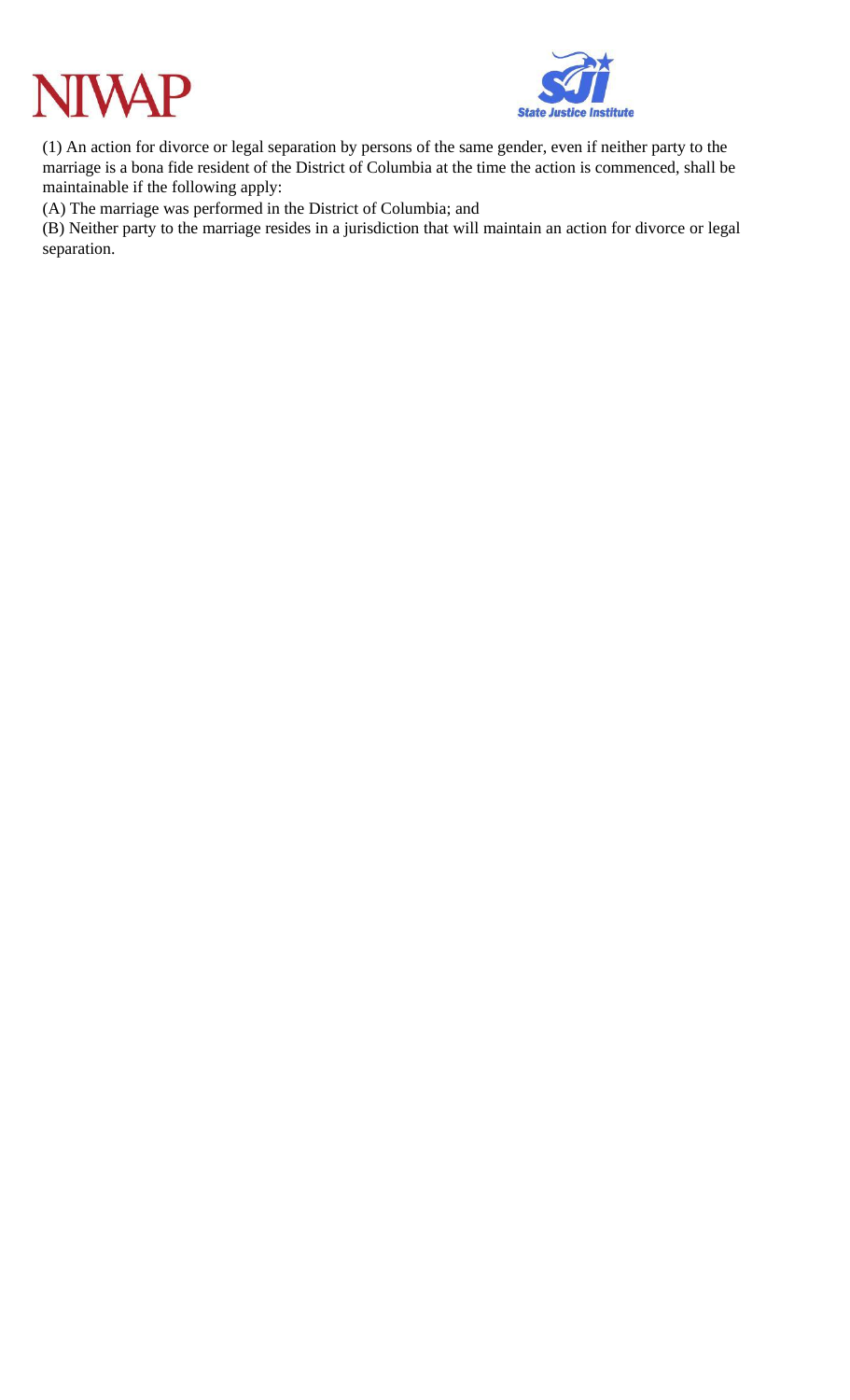



(2) It shall be a rebuttable presumption that a jurisdiction will not maintain an action for divorce or legal separation if the jurisdiction does not recognize the marriage.

(3) Any action for divorce or legal separation as provided by this subsection, including any accompanying petition for alimony, assignment and equitable distribution of property, pendente lite relief, or child custody determination if the District has jurisdiction under § 16-4602.01 or § 16.4602.03, shall be adjudicated in accordance with the laws of the District of Columbia.

(c) No action for annulment of a marriage performed outside the District of Columbia or for affirmance of any marriage shall be maintainable unless one of the parties is a bona fide resident of the District of Columbia at the time of the commencement of the action.

(d) The residence of the parties to an action for annulment of a marriage performed in the District of Columbia shall not be considered in determining whether the action shall be maintainable.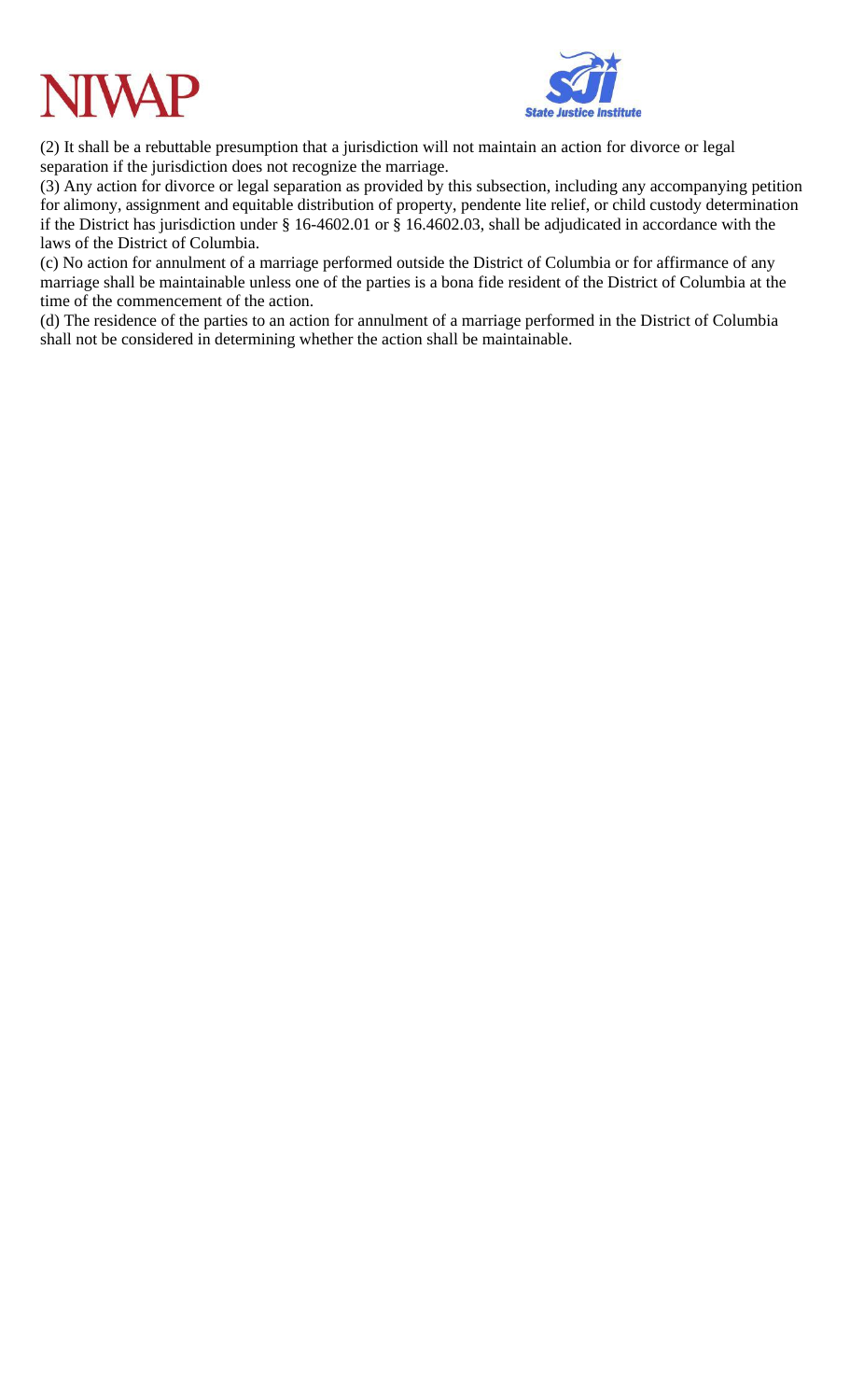



(e) If a member of the armed forces of the United States resides in the District of Columbia for a continuous period of 6 months during his or her period of military service, he or she shall be deemed to reside in the District of Columbia for purposes of this section only.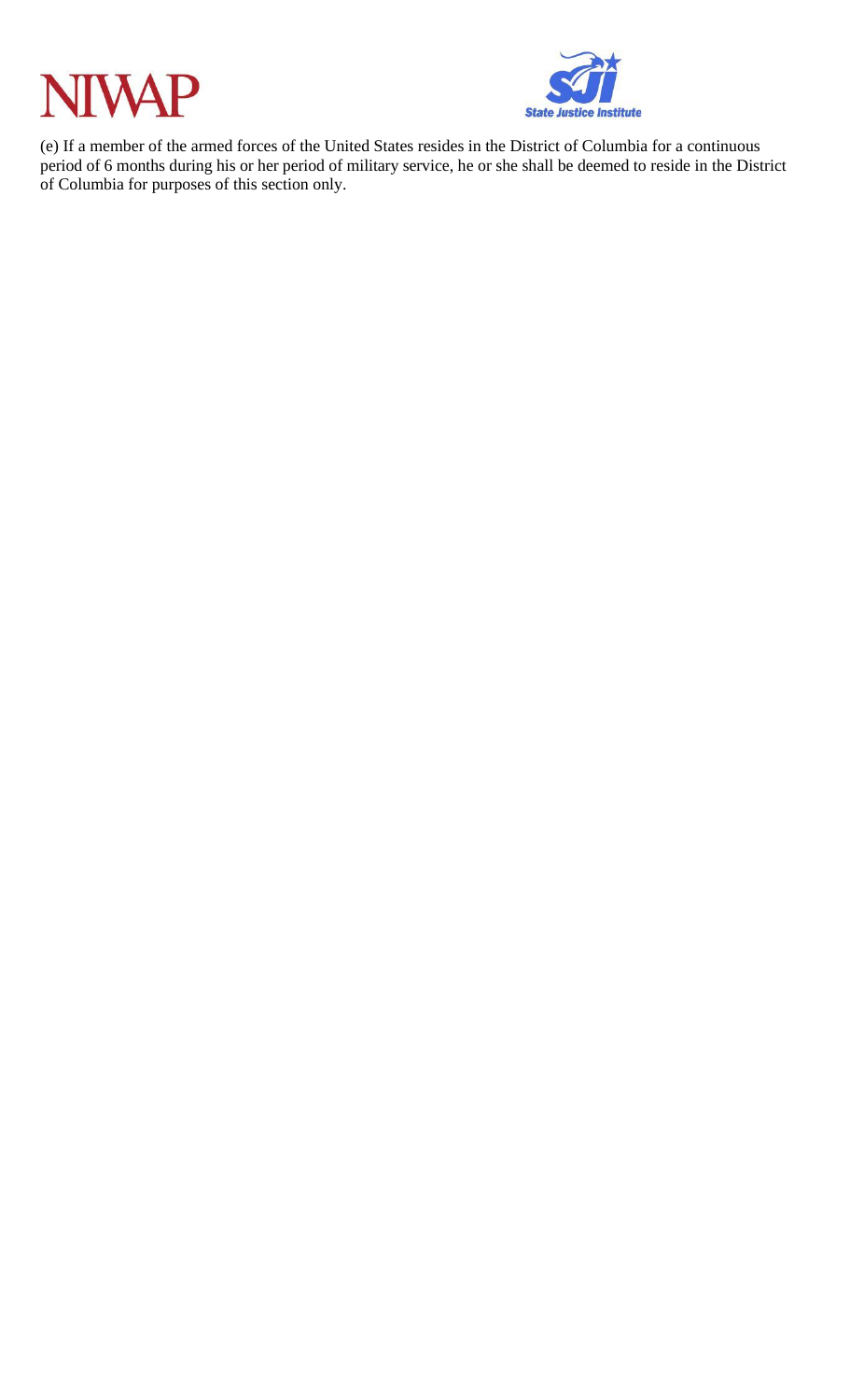



#### **Divorce and Legal Separation – Service/Notification Requirements DC R DOM REL Rule 4(a)(1)**

A summons must:

(A) name the court and the parties;

- (B) be directed to the defendant;
- (C) state the name and address of the plaintiff's attorney or, if unrepresented, of the plaintiff;

(D) state the time within which the defendant must file a response to the complaint and appear in court; (E) notify the defendant that a failure to file a response to the complaint and to appear at any scheduled hearing will result in a default judgment against the defendant for the relief demanded in the complaint; (F) be signed by the clerk; and

(G) bear the court's seal.

#### **DC R DOM REL Rule 4(b)**

At the time the complaint is filed, the clerk must issue a summons for each defendant named in the complaint and must provide to the plaintiff or the plaintiff's agent a copy of each summons for service of process in accordance with Rule 4(c).

**DC R DOM REL Rule 4 (c)** Serving a Summons and Complaint.

**(1) In General.** A summons must be served with a copy of the complaint and any scheduling or other order directed to the parties at the time of filing. The plaintiff is responsible for having the summons, complaint, and any order directed to the parties at the time of filing served within the time allowed by Rule 4(i) and for furnishing the necessary copies to the person who makes service.

**(2) Methods of Service.** Service of the summons, complaint, and any order must be made in one of the following ways:

(A) by any competent person who is at least 18 years of age and not a party:

(i) delivering a copy of each to an individual personally; or

(ii) leaving a copy of each at the individual's dwelling or usual place of abode with someone of suitable age and discretion who resides there;

(B) by mailing a copy of each to the person to be served by registered or certified mail, return receipt requested; (C) by mailing a copy of each by first-class mail, postage prepaid, to the person to be served, together with two copies of a Notice and Acknowledgment conforming substantially to the form maintained by the clerk's office and a return envelope, postage prepaid, addressed to the sender, and unless good cause is shown for not doing so, the court must order the party served to pay the costs incurred in securing an alternative method of service authorized by this rule if the person served does not complete and return, within 21 days after mailing, the Notice and Acknowledgment of receipt of the summons;

(D) by the Metropolitan Police Department;

(E) by a United States marshal or deputy marshal;

(F) in any manner authorized by Rule 4(f);

(G) in any other manner authorized by statute; or

(H) by any other method to which the person to be served consents in writing, with an acknowledgement that the person:

(i) received the summons, complaint, and any order;

(ii) understands that the person must answer the complaint within 21 days after signing the consent; and

(iii) understands that judgment by default may be entered against the person if the person fails to answer the complaint within that time.

#### **Adoption Proceeding – Service/Notification Requirements** *D.C. Code Ann. § 16-301*

The Superior Court of the District of Columbia has jurisdiction over adoption proceedings when:

(1) petitioner is a legal resident of the District of Columbia;

(2) petitioner has actually resided in the District for at least one year next preceding the filing of the petition;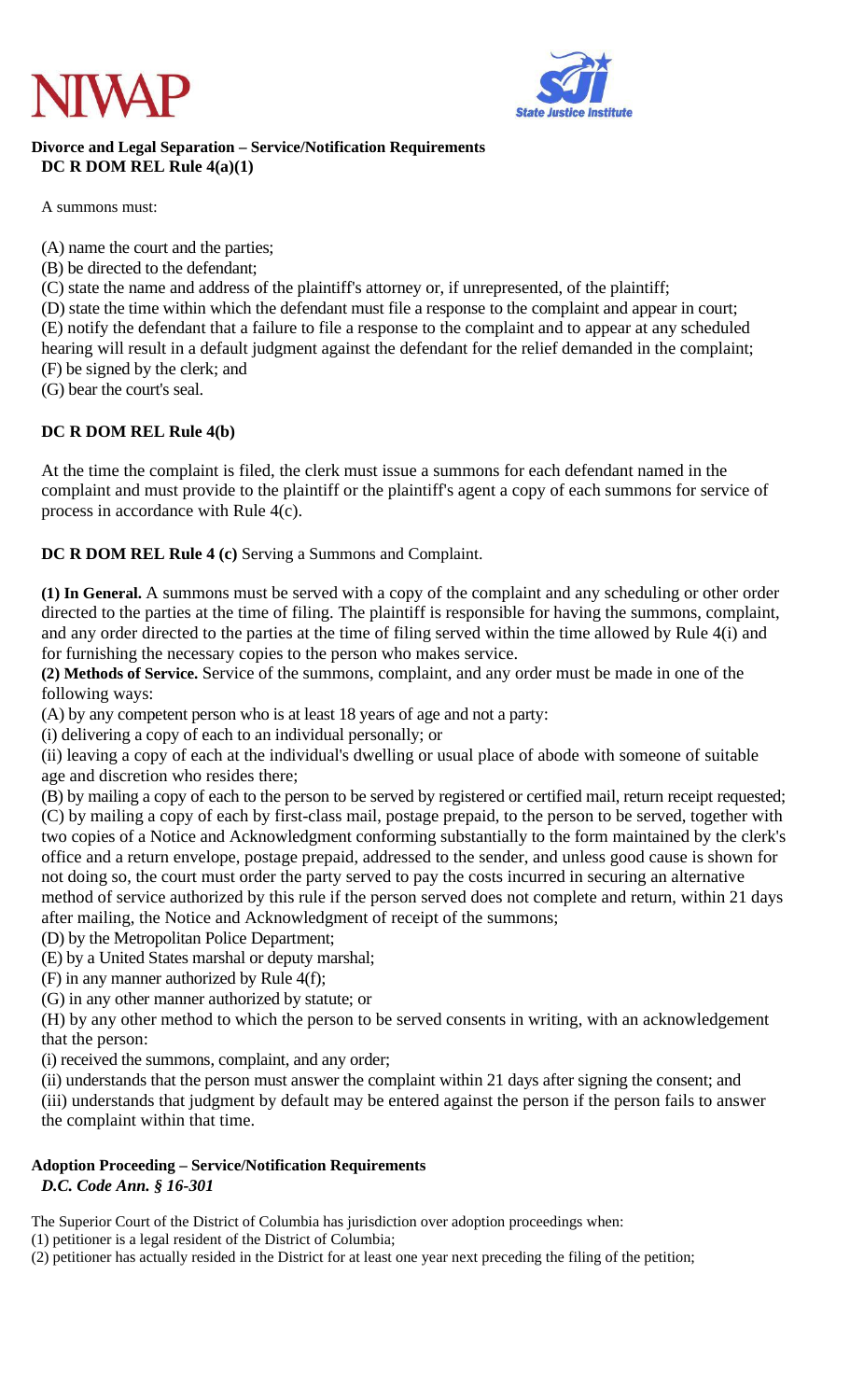



(3) the child to be adopted is in the legal care, custody, or control of the Mayor or a child-placing agency licensed under the laws of the District; or

(4) the child to be adopted was born in the District of Columbia.

Note: Jurisdiction applies retroactively to all children born in the District of Columbia on or after July 18, 2009 (See D.C. Code Ann. § 16-301(c))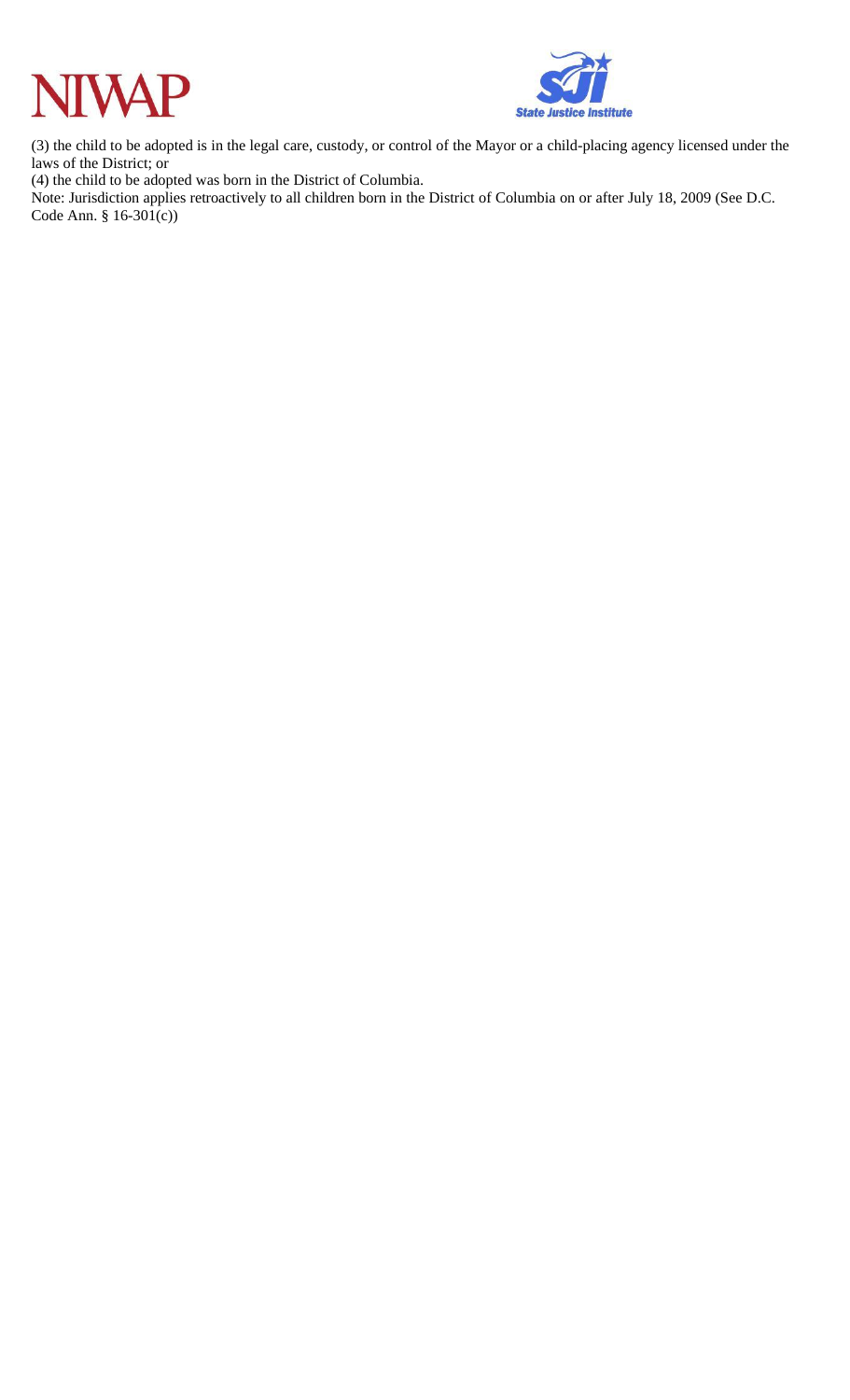



#### **Adoption Proceeding – Service/Notification Requirements D.C. Code Ann. § 16-306 - Notice**

(a) Except as provided by subsection (b) of this section, due notice of pending adoption proceedings shall be given to each person whose consent is necessary thereto, immediately upon the filing of a petition. The notice shall be given by summons, by registered letter sent to the addressee only, or otherwise as ordered by the court. (b) A party who formally gives his consent to the proposed adoption, as provided by this chapter, thereby waives the requirement of notice to him pursuant to this section.

## **D.C. Code Ann. § 16-304 (b) - Consent**

Consent to a proposed adoption of a person under eighteen years of age is necessary:

(1) from the prospective adoptee, if he is fourteen years of age or over; and also,

(2) in accordance with the provisions of any one of the following paragraphs:

(A) from both parents, if they are both alive; or

(B) from the living parent of the prospective adoptee, if one of the parents is dead; or

(C) from the court-appointed guardian of the prospective adoptee; or

(D) from a licensed child-placing agency or the Mayor in case the parental rights of the parent or parents have been terminated by a court of competent jurisdiction or by a release of parental rights to the Mayor or licensed child-placing agency, based upon consents obtained in accordance with subparagraphs (A) through (C) of this paragraph, and the prospective adoptee has been lawfully placed under the care and custody of the agency or the Mayor; or

(E) from the Mayor in any situation not otherwise provided for by this subsection.

#### **Domestic Violence – Jurisdiction**

**D.C. Code Ann. § 16-1006 –** Jurisdiction

A petitioner may file a petition for protection under this subchapter if:

(1) The petitioner resides, lives, works, or attends school in the District of Columbia:

(2) The petitioner is under the legal custody of a District government agency; or

(3) The underlying offense occurred in the District of Columbia.

## **Domestic Violence– Service/Notification Requirements**

**D.C. Code Ann. § 16-1004 –** Service Process

(d) Pursuant to the Rules of the Superior Court of the District of Columbia, the respondent, and in cases where the respondent is a minor, the respondent's custodial parent, guardian, or custodian, shall be served with notice of the hearing and an order to appear, a copy of the petition, and a temporary protection order, if entered. The court may also cause notice to be served on others whose presence at the hearing is necessary to the proper disposition of the matter.

(e) If a minor has filed a petition for civil protection without a parent, guardian, or custodian, and if the minor is residing with a parent, guardian, or custodian, the court shall send a copy of any order issued pursuant to subsection (b)(1) of this section and notice of the hearing to that parent, guardian, or custodian, unless, in the discretion of the court, notification of that parent, guardian, or custodian would be contrary to the best interests of the minor. If the court does not send notice to the parent, guardian, or custodian with whom the minor resides, the court may, in its discretion, send notice to any other parent, guardian, custodian, or other appropriate adult.